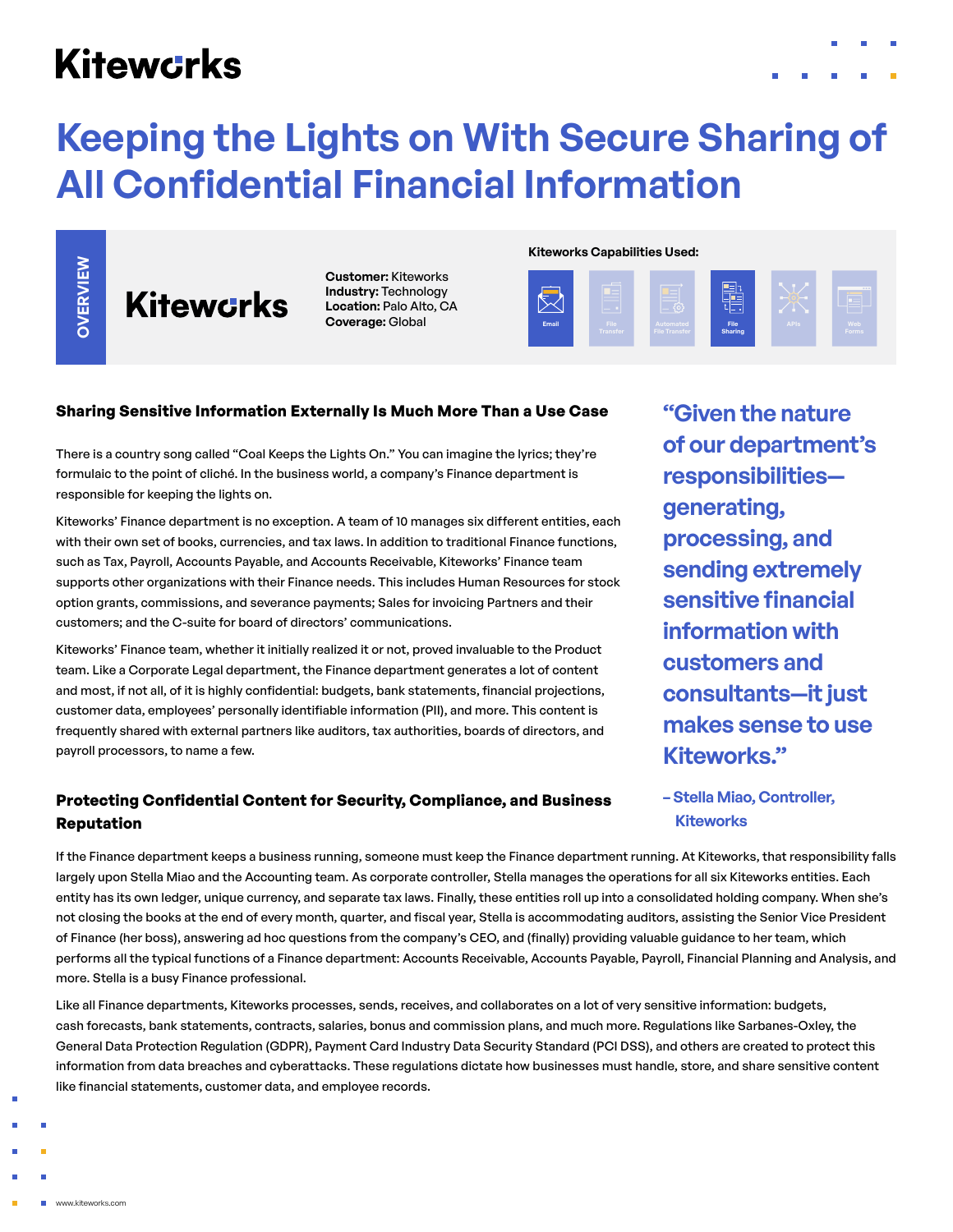Stella keeps the Finance department's responsibilities in the proper perspective. "We must be more than organized. We must follow an extensive list of procedures, to the letter, otherwise we won't be in compliance. This could lead to a costly fine but also lost business. Our customers are very risk averse, and I can't imagine they'd want to do business with a company that has been penalized for not handling sensitive information appropriately."

### **Integrating Kiteworks Into Daily Workflows Across the Finance Department**

Prior to integrating Kiteworks into a variety of workflows, Stella and the Finance team shared sensitive information internally and externally through email. There were more secure options available like Secure File Transfer Protocol (SFTP) but they were inefficient. Email, by contrast, was simple to use, convenient, and fast; time was always an important consideration for a lean team that moves quickly. And everyone used email: contractors, consultants, vendors, auditors, and other trusted partners. The risk, however, of unauthorized access to sensitive information, whether from a phishing attack and account takeover or a man-in-the-middle attack over a public Wi-Fi network, became increasingly common and concerning.

The Kiteworks platform was a great option—a safe and secure solution that significantly mitigated these risks. The Finance team became early adopters. When Kiteworks' Product team released the Microsoft Outlook plugin, Finance embraced it right away. "It's even easier to share documents because we don't need to go into Kiteworks to send them. We can send them straight through Outlook but with Kiteworks working in the background to ensure the files are completely protected."

Today, Stella and the Finance team use Kiteworks all day, every day. "We are Kiteworks power users. I can't think of another department that uses Kiteworks more extensively. The platform is integrated in well over a dozen different Finance workflows. We'd be foolish not to use Kiteworks."

Here is a snapshot of some of the ways Finance uses Kiteworks every day:

- **Payroll.** Finance uses Kiteworks to share PII with a global network of payroll providers. Finance stores these communications and all payroll files in Kiteworks folders, separated by operating entity (e.g., United States, Singapore, et al.). Kiteworks' payroll administrator limits access to these folders so only the UK's onsite payroll processor has access to the UK payroll folder, and so on. The processor then downloads the employees' base salary, bonus, and commission information to calculate income tax, retirement contributions, and other deductions before uploading it all back into Kiteworks so that the Kiteworks Payroll administrator can review, approve, and process payment.
- **Accounts Receivable.** Finance sends invoices to global customers utilizing the Outlook plugin to protect Kiteworks' banking information, which is included in the wiring instructions. Kiteworks' Accounts Receivable manager can see who downloaded the invoice and when, even when the invoice is sent to a customer's AP alias email address (e.g., accountspayable@customer.com). This allows Finance to track whether the payment, especially for large invoices, is being processed in a timely fashion.

### **Needs**

- Share tax and payroll information to external consultants securely and compliantly
- $\blacksquare$  Send invoices via email, a format everyone is comfortable with, but with much tighter security
- $\blacksquare$  Monitor who downloads an invoice—and when they download it—to ensure payment is made in a timely manner

#### **Kiteworks Solution**

- Microsoft Outlook plugin to protect and track sensitive financial documents sent externally
- $\blacksquare$  Secure shared folders with permission settings to limit access to authorized users
- $\blacksquare$  Read receipt capability to monitor who downloads invoices, even when sent to an email alias

## **Business Impact**

- **n** Virtually eliminates risk of a phishing attack; customers receive invoices via Kiteworks, not email
- **n** Increased efficiency provided by the Microsoft Outlook plugin, enabling sensitive document sharing through Microsoft Outlook directly but protected by Kiteworks on the back end
- Mitigates risk of unauthorized access to sensitive information, such as tax and payroll data for each entity, by storing it in a separate folder with access tightly controlled
- Accelerates cash collection as Accounts Receivable can monitor who downloads invoices and when and can follow up to ensure invoices are paid on time